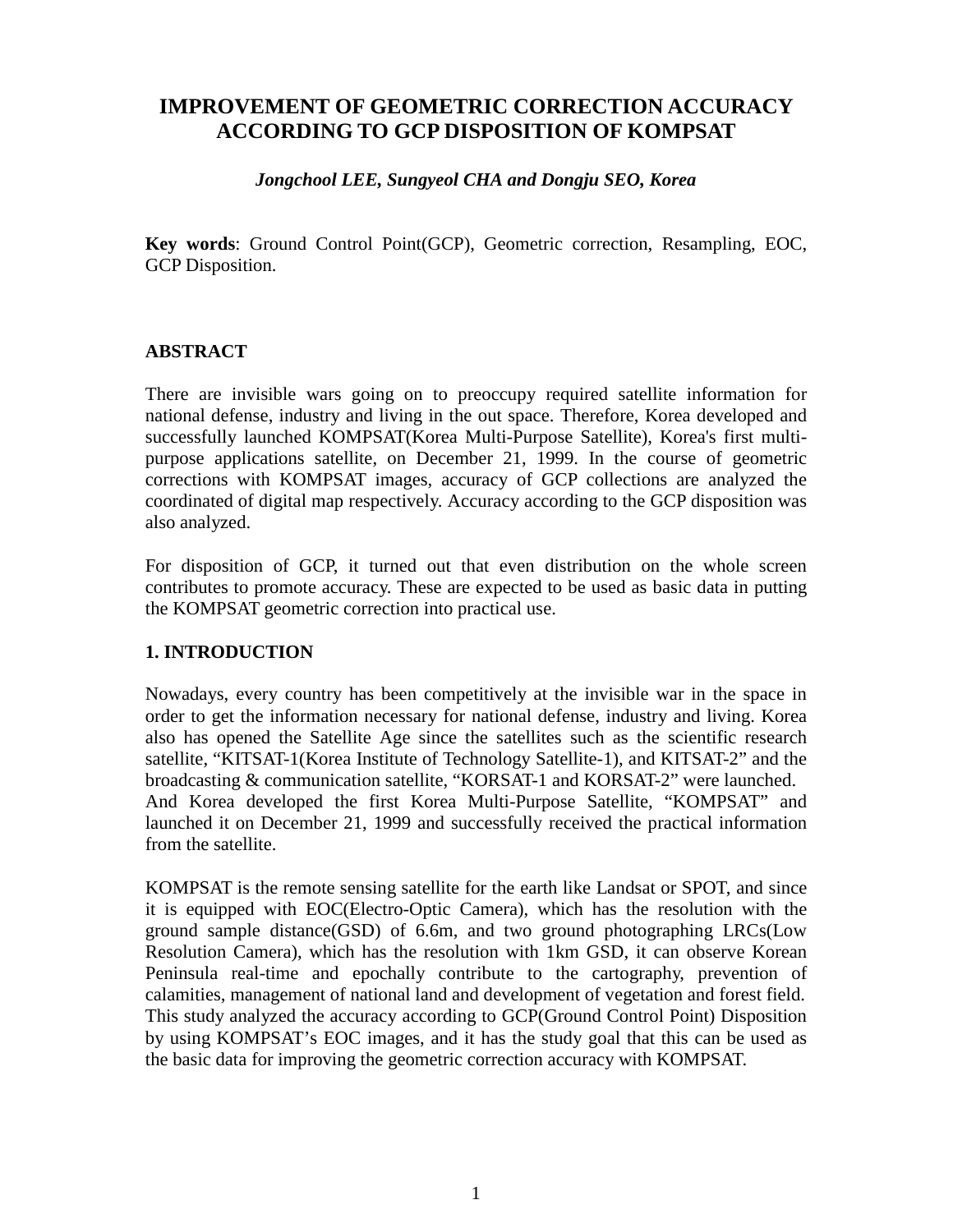# **2. KOMPSAT**

# **2.1. Necessity of KOMPSAT**

It is considered that the necessity for developing Multi-Purpose Satellite has a very important meaning in aspects of industry and technology nationally.

First, as the national necessity for developing it, there are the aspects of securing the space in the earth orbit and extraterrestrial territory, and reinforcing aerospace technology competitiveness such as exploring the national land resources, forecasting weather, communication, broadcasting and science, and the national security for military strategy by using satellites, and second, as the technological and industrial necessity for developing it, since it is the high value-added industry combined with high-tech and it can accomplish the advanced structure of industry, and it contributes to satisfy the domestic demand for satellites by securing the ability to manufacture satellites in domestic, and it takes a role of bridgehead in advancing into foreign aerospace markets, And third, as the social and cultural necessity for developing it, there are the use of satellites for securing digitalized society's mass media such as satellite mobile communication and video conference, culture zone and the extension of independent cultural territory.

## **2.2. KOMPSAT's equipments on board**

KOMPSAT's system configuration includes the spacecraft combined with sensors and satellite main body, launch vehicle and ground station. The sensors among them are loaded with Electro-Optical Camera (EOC), Ocean Scanning Multi spectral Imager(OSMI), and Space Physics Sensor(SPS).

### 2.2.1. Electro-Optical Camera (EOC)

The main mission of EOC is a remote photographing Korean Peninsula and then to make Digital Elevation Model of the national land and produce a stereo map. The stereo map is digitalized and used as data for making an electronic map, and it becomes the basis of GIS and can be used for national land management and preventing disasters. EOC collects panchromatic ground images at the wavelength range of 510 730 nm, and the ground station mixes and treat the images of various orbits and gets the stereo images.

The resolution for ground is 6.6m, and the swath width at Nadir view is 17km, and 800km image per orbit is possible continuously to photograph, and EOC's specifications is as shown in  $\langle \text{Table 2.1>} \rangle$ .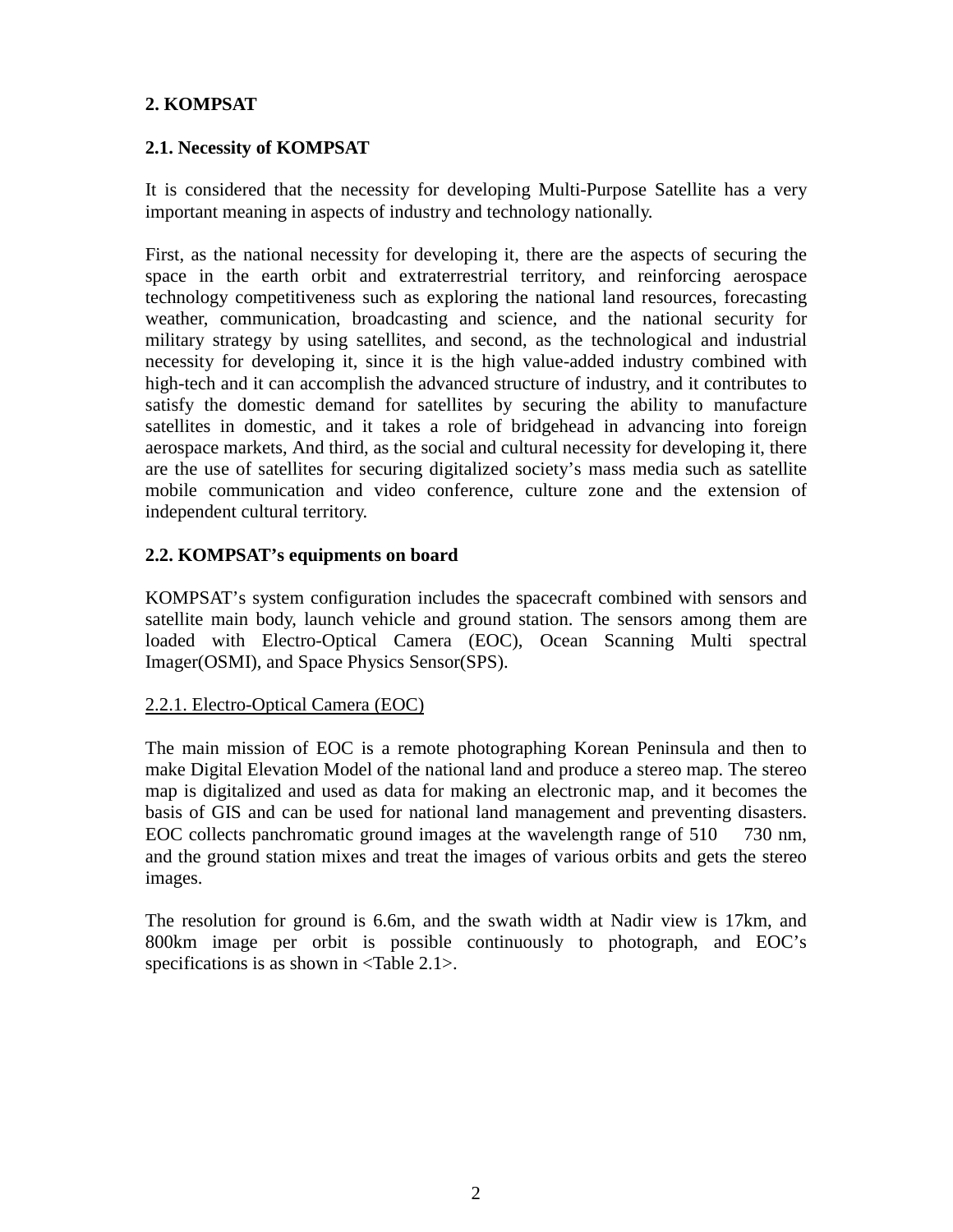| - main mission              | Cartography to build up the digital map of Korean Peninsula including Digital Terrain |  |  |  |  |
|-----------------------------|---------------------------------------------------------------------------------------|--|--|--|--|
|                             |                                                                                       |  |  |  |  |
|                             | Elevation Map (DTEM)                                                                  |  |  |  |  |
| -source technology          | NASA-TRW's Hyper-Spectral Imager of Plan for preoccupying small satellite             |  |  |  |  |
|                             | technology                                                                            |  |  |  |  |
| -Spectral Distance          | 6.6m                                                                                  |  |  |  |  |
| -Swath width                | 17km                                                                                  |  |  |  |  |
| -Duty cycle<br>for<br>image | $2 \text{ min } (120 \text{sec } \times 6.8 \text{km/sec} = 800 \text{km } )$         |  |  |  |  |
| collection                  |                                                                                       |  |  |  |  |
| - Image generation          | Push-broom method (possible to produce Stereo Image due to satellite's rotation)      |  |  |  |  |
| method                      | visible ray width (510~730nm), single panchromatic channel                            |  |  |  |  |
| - Observation               |                                                                                       |  |  |  |  |
| wavelength width            |                                                                                       |  |  |  |  |
| - Mission life time         | $3$ year / 0.94 over                                                                  |  |  |  |  |
| Reliability                 |                                                                                       |  |  |  |  |
| - F/ Number                 | 8.3                                                                                   |  |  |  |  |
| - Scanner                   | 10 $\mu$ m pixel, 2592 linear array                                                   |  |  |  |  |
| - Signal Generation         | 1024 Hz                                                                               |  |  |  |  |
| Rate                        |                                                                                       |  |  |  |  |
| - Image data                | 25 Mbps                                                                               |  |  |  |  |
| transmission rate           |                                                                                       |  |  |  |  |
| - Dimensions of Sensor      | $L: 540 \times H: 660 \times B: 330 \text{ (mm)}: ESA$                                |  |  |  |  |
| Assembly                    |                                                                                       |  |  |  |  |
| -Dimensions<br>of           | $L: 230 \times H: 170 \times B: 250 \text{ (mm)}: EEA$                                |  |  |  |  |
| <b>Electronics Assembly</b> |                                                                                       |  |  |  |  |
|                             | Sensor Assembly + Electronics Assembly : $35kg$                                       |  |  |  |  |
| - Total weight              | Below 50 watt                                                                         |  |  |  |  |
|                             |                                                                                       |  |  |  |  |
| - Average power             |                                                                                       |  |  |  |  |
| consumption                 |                                                                                       |  |  |  |  |

# <Table 2.1> Specifications of EOC(Electro-Optical Camera)

# 2.2.2. Ocean Scanning Multispectral Imager(OSMI)

For the purpose of observing marine resources & environment all over the world, OSMI(Ocean Scanning Multispectral Imager) draws Biological Oceanography based on the observed data of seawater color.

OSMI has the ground swath of 800 km and ground sample distance(GSD) of 1km, and it collects ocean color data in 6 spectral bands by whisky-broom scanning method at the altitude of 685km, and performs the function to transform this into electronic signals and transmit them to the ground station through PDTS. And OSMI's specifications are as shown in <Table 2.2>.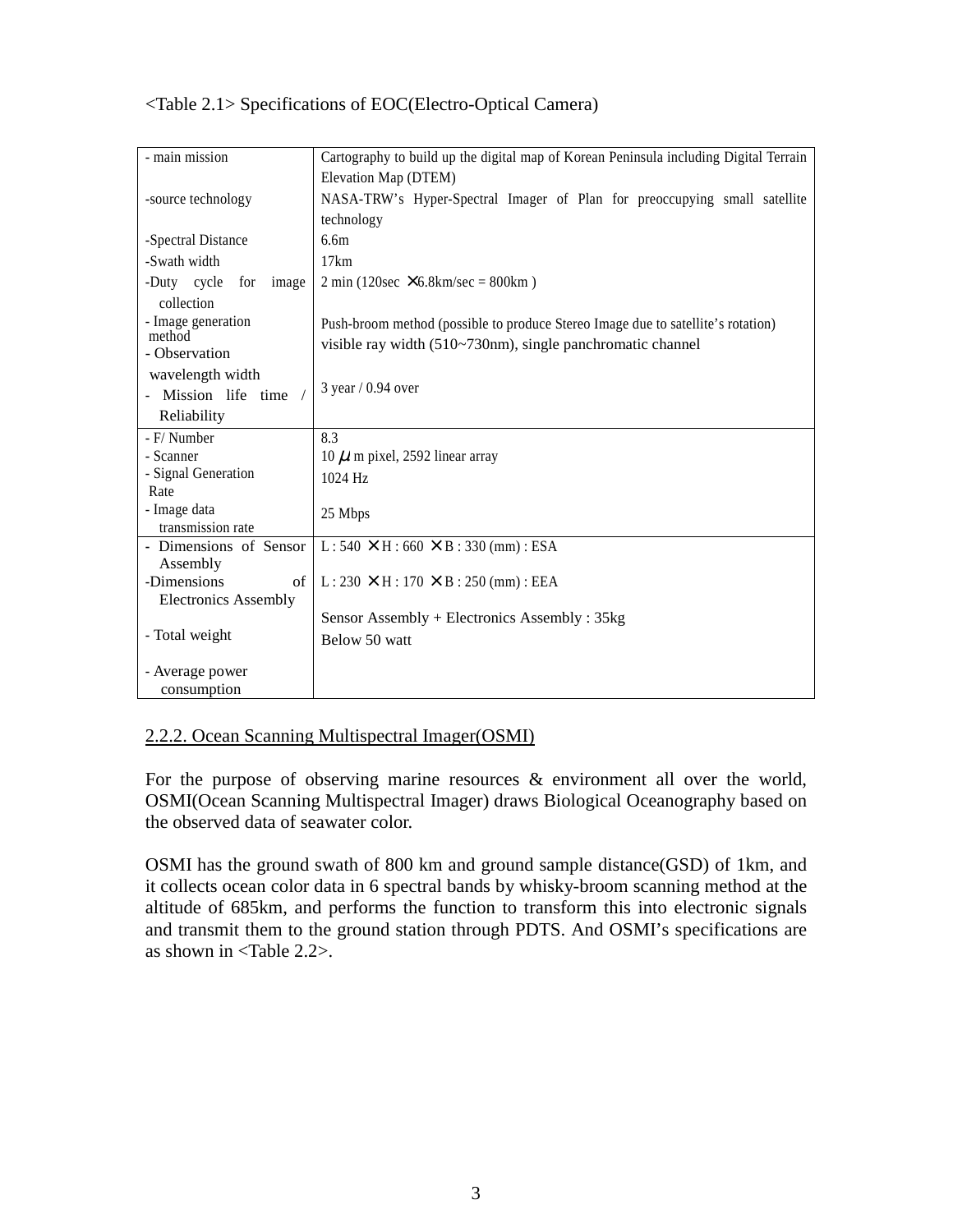| - GSD                 | 85 km at Nadir, 1 km at edges                                          |
|-----------------------|------------------------------------------------------------------------|
| - Swath width         | 800km (With $\pm$ 30 $^{\circ}$ Crosstrack Scan Sweep), 96km (Intrack) |
| -: Spectral band      | $400 \sim 900$ nm                                                      |
| - FOV                 | $6.83^{\circ}$                                                         |
| - F/Number            | 6                                                                      |
| - Focal length        | 128.94nm                                                               |
| $-MTF$                | 20%                                                                    |
| $-SNR$                | $350 \approx 450$                                                      |
| -Sensor/Scanning      | CCD / Whisk-bloom Scan / 96Pixel                                       |
| Method Pixel          |                                                                        |
| - Duty Cycle          | 19.6 minutes (20% per orbit)                                           |
| - Data transmission   | Real time X-band transmission, $X$ -band $<$ 600Kbps                   |
| - Reception Cycle     | 39 receptions are possible for 28 days                                 |
| - Correction          | Dark Correction, Solar Correction                                      |
|                       |                                                                        |
| -Dimensions of Sensor | $L: 301 \times H: 473 \times B: 503$ (mm): LSA                         |
| Assembly              |                                                                        |
| -Dimensions of        | $L: 229 \times H: 253 \times B: 141 \text{ (mm)}: LEA$                 |
| Electronics Assembly  |                                                                        |
| - Total weight        | Sensor Assembly + Electronics Assembly : 15kg                          |
| - Average power       |                                                                        |
| consumption           | 30 watt                                                                |

<Table 2.2> Specifications of OSMI(Ocean Scanning Multispectral Imager)

# 2.2.3 Space Physics Sensor(SPS)

Space Physics Sensor(SPS) consists of two scientific instruments, High Energy Particle Detector(HEPD) and Ionosphere Measurement Sensor(IMS).

HEPD performs to measure the low altitude high energy particle and can study the effects on the micro electronics due to these high energy particles, and IMS is used for the whole earth characteristics search of ionosphere in Arirang Satellite's orbit through measuring electron density and electron temperature of the earth ionosphere. The capability and specifications of SPS are as shown in <Table 2.3>.

|  |  | <table 2.3=""> Capability &amp; Specifications of SPS(Space Physics Sensor)</table> |
|--|--|-------------------------------------------------------------------------------------|
|--|--|-------------------------------------------------------------------------------------|

|                      | High Energy Partical Detector: HEPD                  | <b>Ionosphere Measurement Sensor: IMS</b>                  |  |  |
|----------------------|------------------------------------------------------|------------------------------------------------------------|--|--|
| Configuration        | Proton / Electron Spectrometer (PES)                 | Electron density measuring assembly                        |  |  |
|                      | LET Spectrometer (LET)                               | Electron temperature measuring assembly                    |  |  |
|                      | <b>Total Dose Monitor (TDM)</b>                      |                                                            |  |  |
|                      | Single Event Monitor (SEM)                           |                                                            |  |  |
| Measurement          | Proton (3 channels : $6.4 \sim 38$ MeV)              | Electron density $10 \sim 10^6$ Electron/cm <sup>3</sup> , |  |  |
| range                | Electron(3 channels : $0.25 \sim 2$ MeV)             | Electron temperature $0 \sim 1$ eV                         |  |  |
|                      | Alpha particle(1channel : $15 \sim 60 \text{ MeV}$ ) |                                                            |  |  |
| transmission<br>Data | 365.4bps                                             | 4984 bps                                                   |  |  |
| rate                 |                                                      |                                                            |  |  |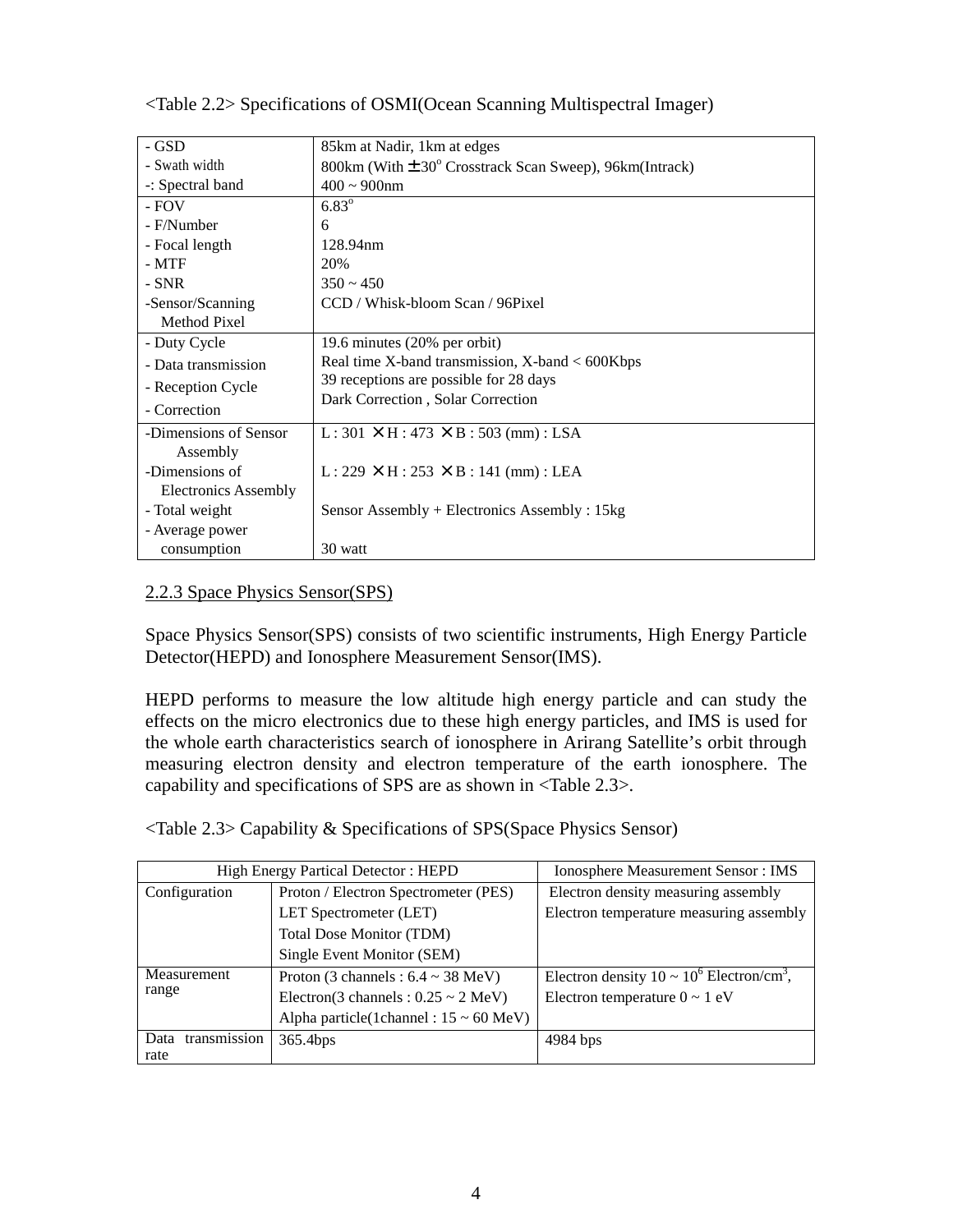### **3. GEOMETRIC CORRECTION**

#### **3.1. Basic concept of geometric correction**

The image data acquired by remote sensing includes the considerable distortion portion made by the earth's curved surface. In order to overlap this distorted image with the existing topographical map, which exists on the plane, we should go through the process to transform the satellite's image into the same size and projection value as the topographical map. We call this transformation process geometric correction, and only after going through this process, we can get the stable images as the form that we can generally see through maps.

Generally, the methods of geometric correction can be divided into two, System correction and GCP(Ground Control Point) correction.

The system correction is the method that after analyzing all the causes of geometric errors that we have observed on the above, we find the reversed transformation system, which transforms the distorted image into the original one, and then we make correction on distortion.

On the other hand, the GCP correction is the method that without considering the cause of distortion, it analyzes just the distortion degree and find the correction formula, which can connect the collected images with the digitalized map, and then corrects the image distortion. That is, when we suppose GCP's coordinate on the map is  $(x_n, y_n)$  and the image coordinate is  $(u_n,v_n)$ , the goal is to find the related formula between them by connecting two coordinates, and generally it does not use over cubic.

The correction formula using GCP and the transformation formula between these coordinates are as shown is Formula (3.1).

 $x_n = a_1 u_n + a_2 v_n + a_3$  $y_n = b_1 u_n + b_2 v_n + b_3 \dots (3.1)$ 

In this case, we should find total 6 unknowns in order to determine the transformation formula of Formula(3.1), and accordingly we should select the exact GCPs at least not less than 6.

Above all, the most important thing in selecting GCP is whether that point is rational as a reference point. Since GCP become a reference point in transforming between image coordinate and map coordinate, their positions should have no change always. As a point for this, crossroad has the highest reliability, and in addition, edge of bank or top of mountain is used much.

And, since the basic concept of GCP correction is that it artificially adjusts the reference points to the corresponding positions on the map and it determines the positions of the points between them by interpolation, if GCPs are not distributed evenly throughout the area, we may have possibility that the distortion can appear more largely rather than before the transformation in the area where it has no GCP or few.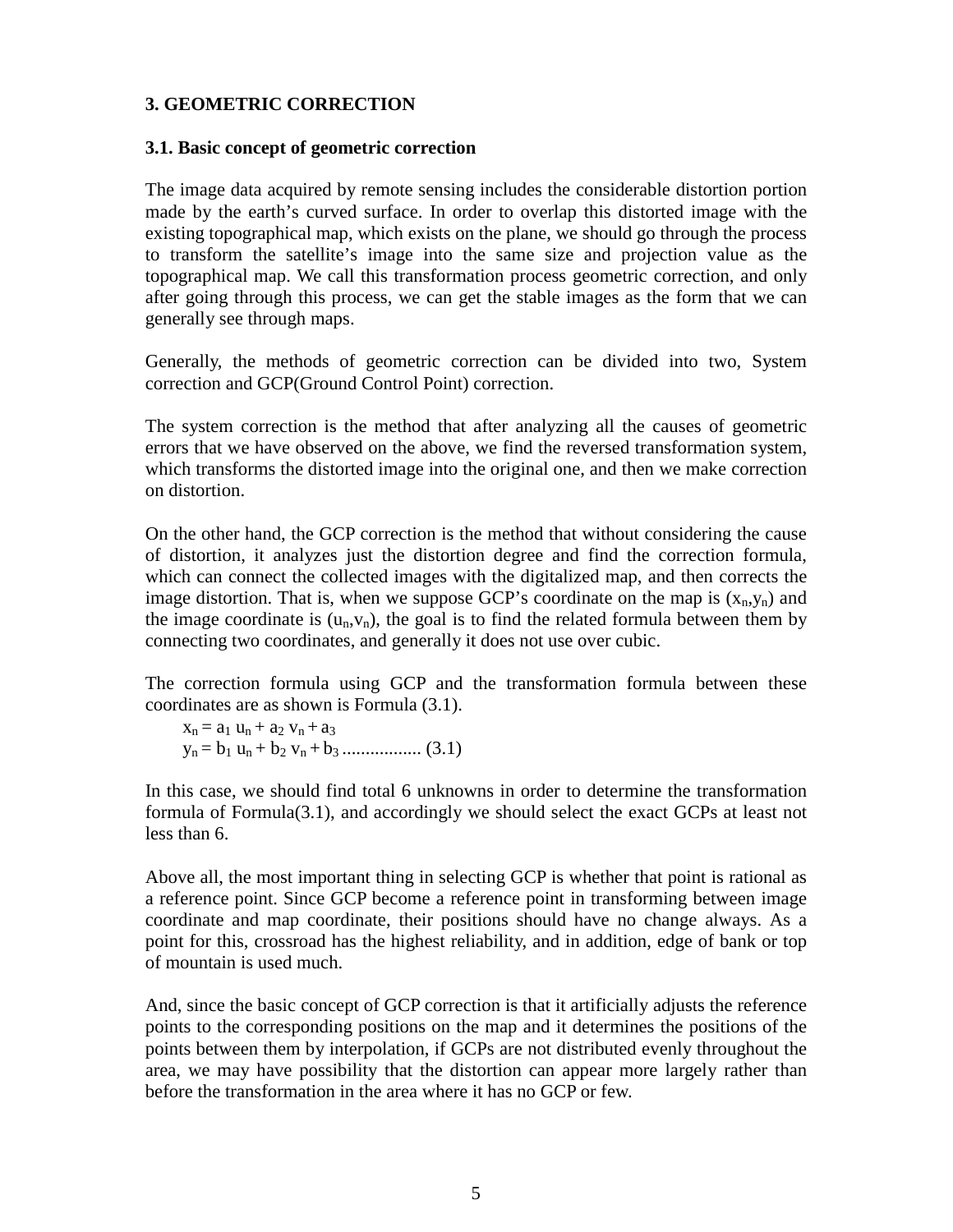### **3.2. Procedure of geometric correction**

The general procedure of geometric correction is as shown in the following <Fig. 3.1>.



<Fig. 3.1> The general procedure of geometric correction

# 3.2.1. Decision on correction method and correction formula

Correction method and correction formula should be decided by judging the characteristics of geometric distortion and the data available for correction or the distribution chart of reference point data. And about 3 correction methods are generalized and the correction formula corresponding to them are expressed also.

First, the systematic correction is often used for focal distance, position and posture on sensor structure, and correction formula uses collinearity equation,

Second, non-systematic correction is used only when we use the corresponding relation between image coordinate and map coordinate at reference points for the coordinate transformation formula between image coordinate system and map coordinate system, and the linear, quadratic isogonal transformation formulas and the higher polynomial are used as correction formulas as shown in formula (3.2) and formula (3.3).

Third, combined correction is the correction formula that determines by using theoretical correction formula and reference point.

Linear isogonal transformation formula is X=a+cX-dY, Y=b+cY-dX ................. (3.2)

Quadratic isogonal transformation formula is  $X=a+cX-dY+e(X^2-Y^2)$ -2fXY  $Y=b+cY+dX+2eXY+f(X^2-Y^2)$  ............ (3.3)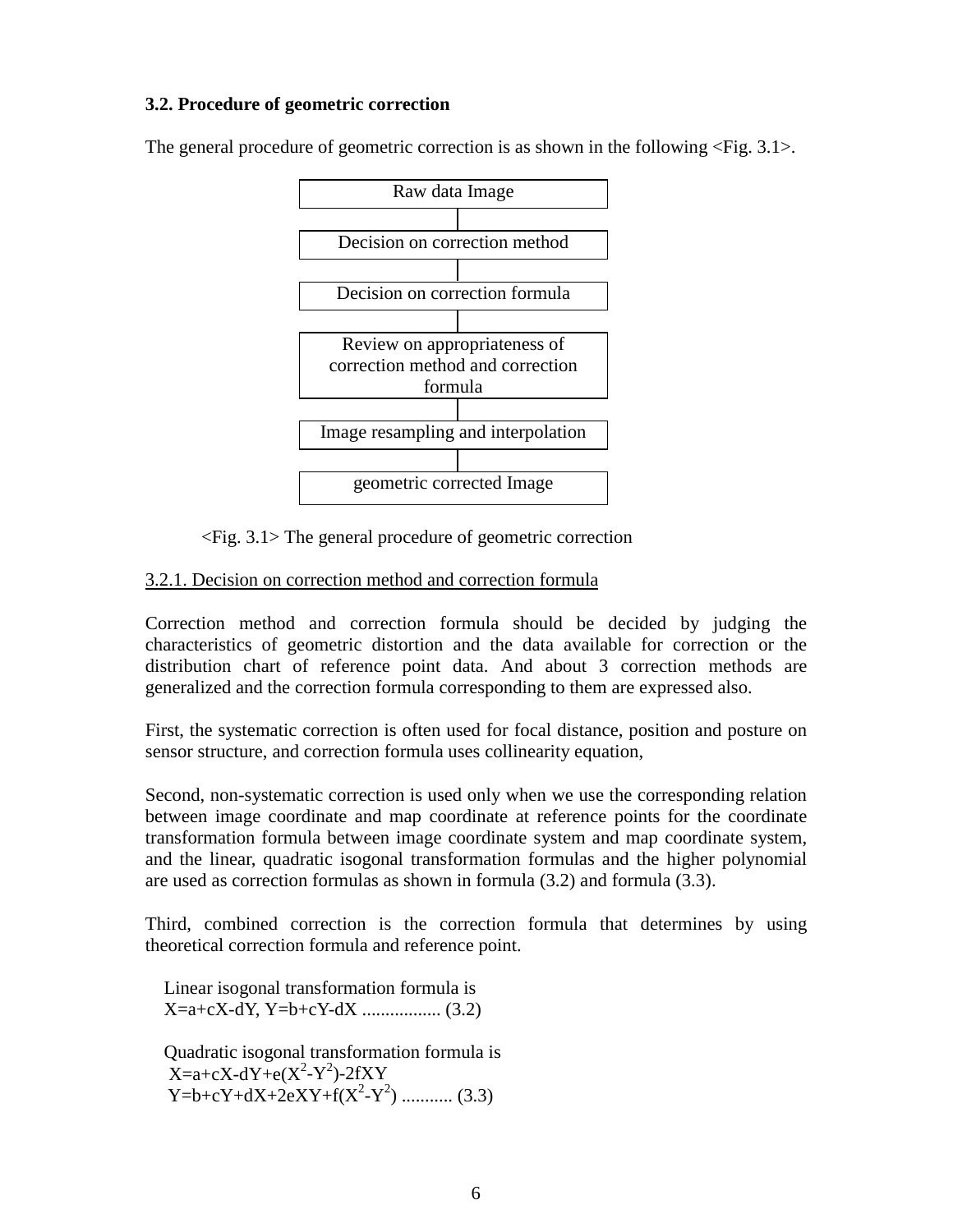#### 3.2.2. Review on appropriateness of correction method and correction formula

Review on appropriateness of correction method and correction formula is a very difficult part. We have no clear standard about the number of GCP and the range of RMSE value of position accuracy. The correlation formula between the number of GCP and the grade of polynomial necessary for the image size that we acquired in this study is expressed in the formula (3.4).

K = [(N+1) (N+2)]/2 ................. (3.4) K: Number of GCP, N: Grade number of polynomial

In using RMSE(Root Mean Square Error) that expresses the position accuracy, it defines the range of allowable error by scale in "Digitalized Mapping Bylaws, Section 10(Accuracy)", and it is expressed as the standard deviation of plane position by 1/25,000 is 5.0m and the maximum deviation is 10.0m.

Accordingly, since SPOT, IRS and Multi-purpose Satellite(Arirang1) has the GSD(ground sampling distance) that can draw digitalized maps on a scale of 1/25,000, the allowable error is set by 0.5 2 Pixel.

### 3.2.3. Image resampling and interpolation

If the coordinate transformation formula for geometric correction is decided, the new image data can be output after the data is transformed by the formula. At this time the newly decided coordinate is expressed as not integer but real number, and in this case the method is called as "Resampling" that we decide the pixel value that the new coordinate will have by supposing the continuity that each pixel value makes. This resampling method has three cases according to interpolation method. First, there is Nearest Neighbor(NN) method that it takes the nearest pixel value to a new pixel position as a new pixel value, and second, there is Bi-Linear(BL) method that it calculates the pixel value by using 4 pixel values surrounding a new pixel, And third, there is Cubic Convolution(CC) method that it interpolates, based on the assumption that 16 pixels around a pixel form the surface consisting of cubic polynomial, and they are correlated with one another. Therefore, the first method is usually used in case of analyzing the object image's contrast feature or image classification, and the second  $\&$ third methods are used in case of the data that we can fully anticipate the pixel value's continuity in the partial areas such as data for visual analysis, altitude data or temperature data. Each interpolation method for this image resampling is expressed in  $\langle$ Fig. 3.1 $\rangle$ .



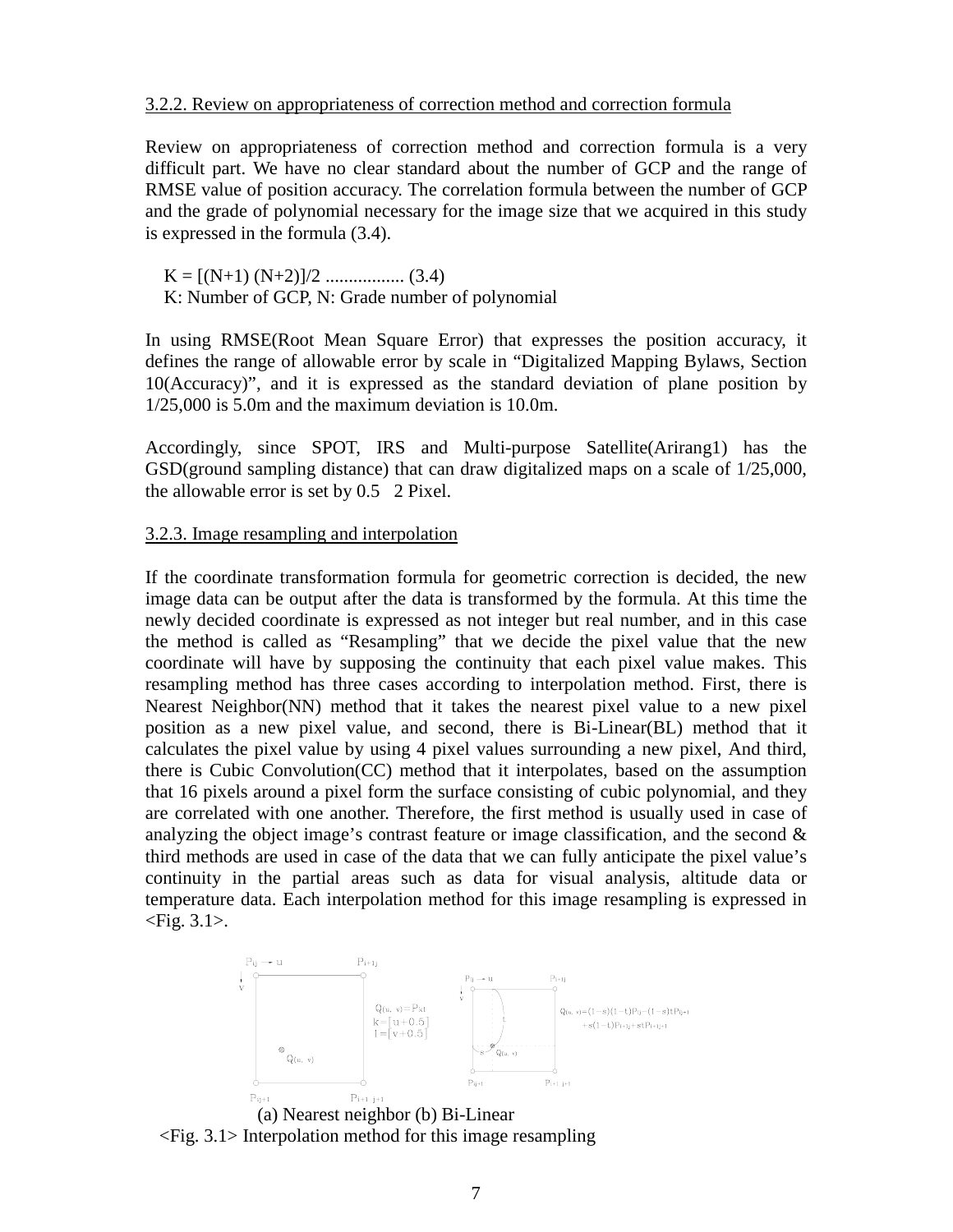# **4. EXPERIMENT & ANALYSIS**

# **4.1. Experimental method**

The object area of experiment in this study is the vicinity of Nam-Ku, Pusan, Korea, and we used the high resolution camera image provided by Multi-purpose Satellite(Arirang-1), and the specifications are as shown in  $\langle \text{Table 4.1}\rangle$ , and  $\langle \text{Fig. 4.1}\rangle$ shows a raw image by KOMPSTAT.

| Nam-Ku, Pusan, Korea, |                             |
|-----------------------|-----------------------------|
| Date: 2000.5.29       | Pass No: 1183               |
| Time: AM 10:29        | TiltAngle: $+30.12^{\circ}$ |
|                       |                             |

<Table 4.1> The specifications of Image

<Fig. 4.1> shows a raw image by KOMPSTAT

And in this study, we selected a subset of raw image and experimented it with 500x500 pixel image, and we acquired the coordinate for reference point by using Digital Map  $(1:1,000)$  and the coordinate is shown in  $\langle \text{Table 4.2}\rangle$ , and we made geometric correction with 10 GCPs, and we set 3 Check Points and examined them.

We disposed GCPs by 3 types, and the disposition is shown in  $\langle$ Fig. 4.2>, and as shown in the figure, Type 1 evenly disposed GCPs, and Type 2 disposed GCPs densely concentrated in the center of image, and Type 3 divided image into 4 sectors and disposed GCPs in one sector.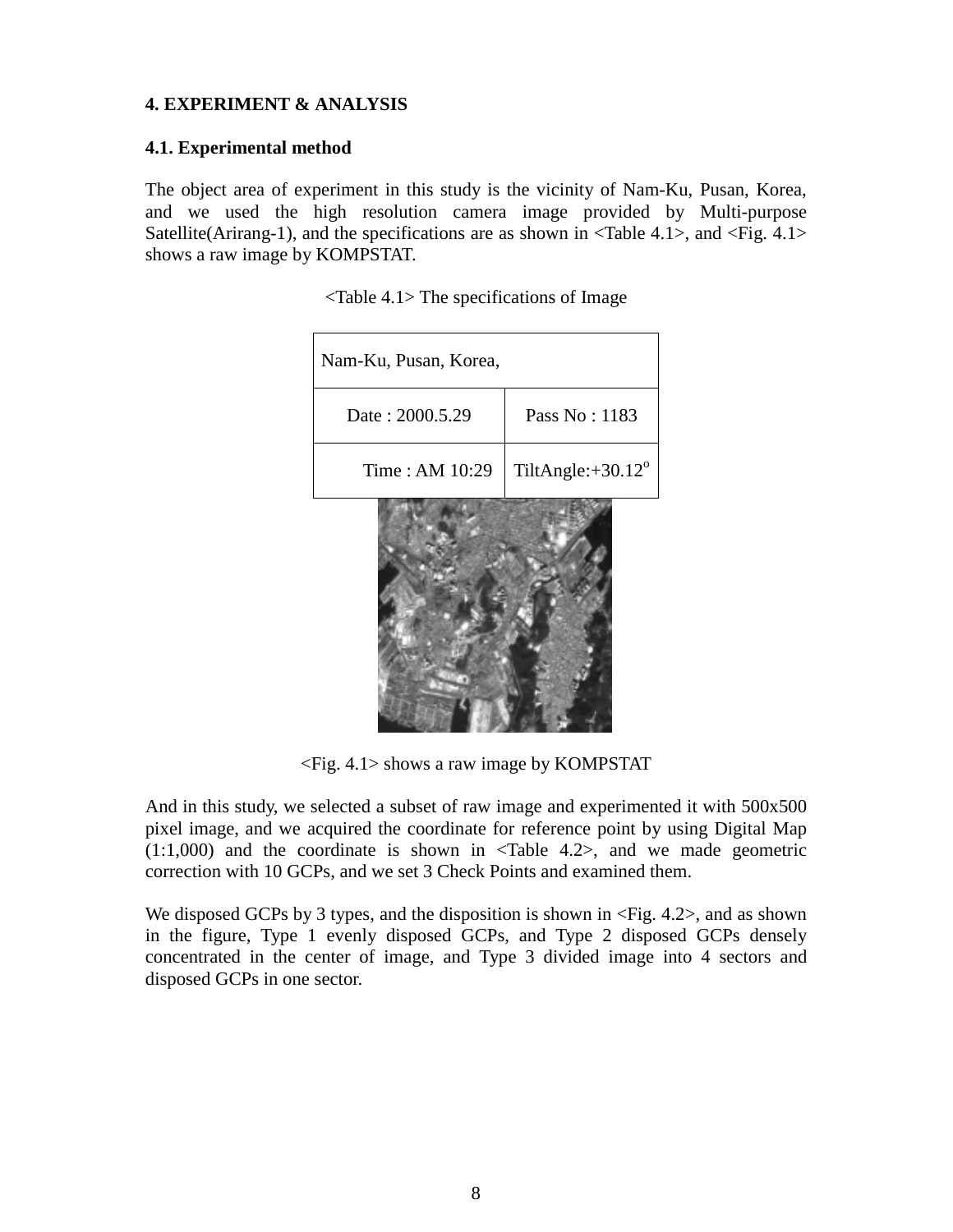| N <sub>O</sub> | Coordinate  |             |                | Coordinate                                                                                                                                                                           |             |  |
|----------------|-------------|-------------|----------------|--------------------------------------------------------------------------------------------------------------------------------------------------------------------------------------|-------------|--|
|                | X           | Y           | N <sub>O</sub> | X<br>206604.1600<br>207596.3580<br>207327.0600<br>206984.7621<br>208733.8650<br>208173.1350<br>209123.7270<br>208993.8170<br>208905.8070<br>208971.4370<br>207780.5550<br>208033.595 | Y           |  |
| 1              | 206176.3193 | 180739.4240 | 14             |                                                                                                                                                                                      | 180343.3800 |  |
| 2              | 206282.0900 | 179913.0800 | 15             |                                                                                                                                                                                      | 181551.4210 |  |
| 3              | 206779.5000 | 178285.5300 | 16             |                                                                                                                                                                                      | 180319.0000 |  |
| 4              | 208272.1180 | 178772.4010 | 17             |                                                                                                                                                                                      | 181150.8506 |  |
| 5              | 210495.0260 | 179220.8490 | 18             |                                                                                                                                                                                      | 179961.5460 |  |
| 6              | 210465.8400 | 181023.8900 | 19             |                                                                                                                                                                                      | 179874.1860 |  |
| 7              | 210303.5326 | 182055.0760 | 20             |                                                                                                                                                                                      | 180146.0840 |  |
| 8              | 208309.8419 | 181768.6444 | 21             |                                                                                                                                                                                      | 180206.3040 |  |
| 9              | 208418.1550 | 179817.8160 | 22             |                                                                                                                                                                                      | 180308.2840 |  |
| 10             | 208331.2633 | 181134.3971 | 23             |                                                                                                                                                                                      | 180308.3240 |  |
| 11             | 208665.3200 | 180823.9320 | 24             |                                                                                                                                                                                      | 179983.6660 |  |
| 12             | 207114.0136 | 180601.4466 | 25             |                                                                                                                                                                                      | 180215.0960 |  |
| 13             | 208081.9847 | 181227.0047 | 26             | 208255.2171                                                                                                                                                                          | 179887.0119 |  |
| 13             | 208081.9847 | 181227.0047 | 26             | 208255.2171                                                                                                                                                                          | 179887.0119 |  |

<Table 4.2> using Digital Map and the coordinate is shown in <Table 4.2>



**TYPE 1 TYPE 2**



**TYPE3** < Fig 4.2> The disposition for each GCP by Type is shown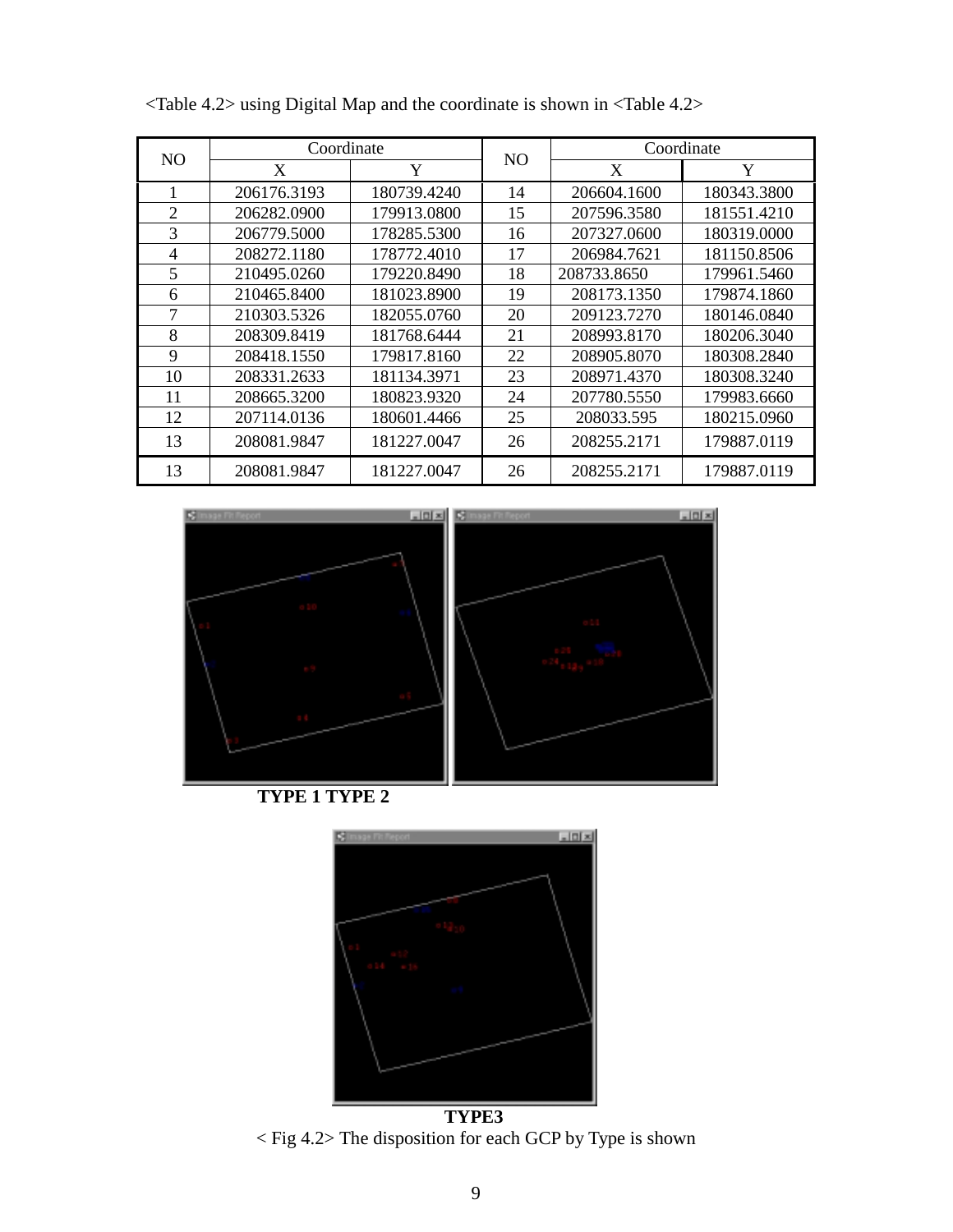The error for each GCP by Type is shown in <Table 4.3>, and here the Check Points for Type 1 is No. 2, 6, 8 and the Check Ponts for Type 2 is No. 21, 22, 23 and the Check Points for Type 3 is No. 2, 9, 15. And if we find each RMSE by Type, we could find that RMSE in Type 1 was  $X=0.29$ (pixel)  $Y= 0.08$ (pixel), RMSE in Type 2 was  $X=0.77$ (pixel) Y = 0.08(pixel) and RMSE in Type 3 was X = 0.06(pixel) Y = 0.02(pixel), and it satisfied the range of allowable error by scale of digitalized mapping that is set in "Digitalized Mapping Bylaws".

The image geometrically corrected by using the most popularized method, Nearest Neighbor(NN) among the resamplings, which is the next step after geometric correction, is as shown in <Fig. 4.3>.

| $\frac{1}{2}$ and $\frac{1}{2}$ and $\frac{1}{2}$ and $\frac{1}{2}$ and $\frac{1}{2}$ and $\frac{1}{2}$ and $\frac{1}{2}$ and $\frac{1}{2}$ and $\frac{1}{2}$ and $\frac{1}{2}$ and $\frac{1}{2}$ and $\frac{1}{2}$ and $\frac{1}{2}$ and $\frac{1}{2}$ and $\frac{1}{2}$ and $\frac{1}{2}$ a |         |         |                |          |         |                |          |         |
|-----------------------------------------------------------------------------------------------------------------------------------------------------------------------------------------------------------------------------------------------------------------------------------------------|---------|---------|----------------|----------|---------|----------------|----------|---------|
| TYPE 1                                                                                                                                                                                                                                                                                        |         | TYPE 2  |                |          | TYPE 3  |                |          |         |
| Residual<br>N <sub>O</sub>                                                                                                                                                                                                                                                                    |         |         | N <sub>O</sub> | Residual |         | N <sub>O</sub> | Residual |         |
|                                                                                                                                                                                                                                                                                               | X       | v       |                | X        | Y       |                | X        |         |
|                                                                                                                                                                                                                                                                                               | 0.17    | 0.01    | 9              | 0.39     | $-0.04$ |                | 0.00     | 0.00    |
| 2                                                                                                                                                                                                                                                                                             | 0.01    | $-0.09$ | 11             | $-0.04$  | 0.00    | 2              | 0.18     | $-0.17$ |
| 3                                                                                                                                                                                                                                                                                             | $-.11$  | $-0.03$ | 18             | $-0.56$  | 0.06    | 8              | $-0.01$  | 0.00    |
| 4                                                                                                                                                                                                                                                                                             | 0.17    | 0.05    | 19             | $-0.03$  | 0.00    | 9              | 1.47     | 1.24    |
| 5                                                                                                                                                                                                                                                                                             | $-0.07$ | $-0.02$ | 20             | 0.20     | $-0.02$ | 10             | $-0.02$  | 0.01    |
| 6                                                                                                                                                                                                                                                                                             | 0.31    | $-0.17$ | 21             | $-0.73$  | 0.07    | 12             | $-0.04$  | 0.01    |
| 7                                                                                                                                                                                                                                                                                             | 0.06    | 0.02    | 22             | $-0.91$  | 0.09    | 13             | 0.05     | $-0.02$ |
| 8                                                                                                                                                                                                                                                                                             | $-0.14$ | 0.35    | 23             | $-1.15$  | 0.12    | 14             | 0.01     | 0.00    |
| 9                                                                                                                                                                                                                                                                                             | 0.04    | 0.01    | 24             | $-0.18$  | 0.02    | 15             | $-0.06$  | $-0.03$ |
| 10                                                                                                                                                                                                                                                                                            | $-0.17$ | $-0.05$ | 25             | 0.21     | $-0.02$ | 16             | 0.01     | 0.00    |

<Table 4.3> The error for each GCP by Type



**TYPE 1 TYPE 2**



**TYPE 3** <Fig 4.3> Shown of image after geometric correction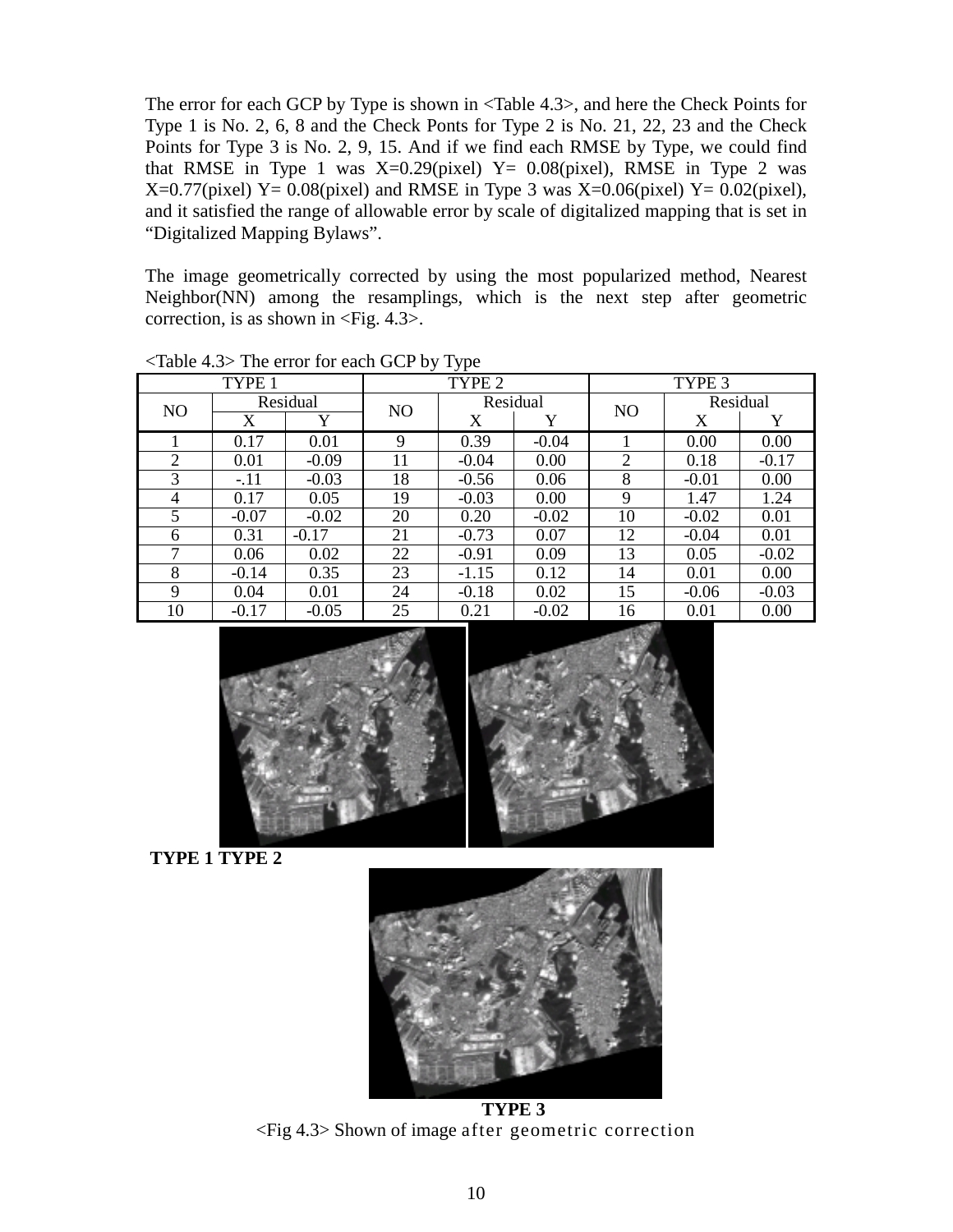# **5. CONCLUSION**

As a result we studied by disposing GCPs by 3 Types for the purpose of improving geometric correction accuracy according to the disposition of GCPs of Multi-purpose Satellite in this study, we could get the following conclusions.

- 1. As a result that we disposed GCPs by 3 Types by using Multi-purpose Satellite's raw image and then found each RMSE, all of them satisfied the allowable error(0.5 2.0Pixel) by scale of digitalized mapping that is set in "Digitalized Mapping Bylaws"
- 2. When making geometric correction, as a result after comparing Type 1 that evenly disposes GCPs to Type 2 that disposes GCPs in the central area, we could find that the accuracy of X was improved as 38%, and Y had the same accuracy.
- 3. In case we disposed GCPs in only one sector like Type 3 that divided image into 4 sectors, it showed the result that the image had much displacement after resampling.
- 4. We could make relatively exact and easy geometric correction at the stage of practically using Multi-purpose Satellite, and the result of this study is expected to be used as the basic data for geometric correction in the future.

## **REFERENCES**

- 1. Schowengerdt, Remote Sensing : Models and methods for image processing, second edition, 1997, pp337
- 2. Jensen, Introductory digital image processing : a remote sensing perspective, second edition, 1996, pp128
- 3. Sunghun Lee, The Determination of Equatorial Crossing Time of the KOMPSAT using the Computer Processing of Remotrly-Sensed Images, M.S Yonsei University, pp36-  $45$
- 4. Whitley, Robert, et al, Final Acceptance Test Report on KOMPSAT EOC, TRW,1998
- 5. Gi-Hyuk Choi, et, al, Establishing Application System of KOMPSAT-1, Journal of the Korean Society Sensing, Vol.15, No.4,1999, pp349-356
- 6. Yong-Seung Kim, et, al, KOMPSAT Data Processing System : An Overview and Preliminary Acceptance Test Results, Journal of the Korean Society Sensing, Vol.15, No.4,1999, pp357- 365

# **CONTACT**

Prof. Jongchool Lee Dept. of Civil Engineering Pukyong National University 100 Yongdang Dong Nam-Gu Pusan KOREA Tel. + 82 51 622 1662 E-mail: jclee@pknu.ac.kr